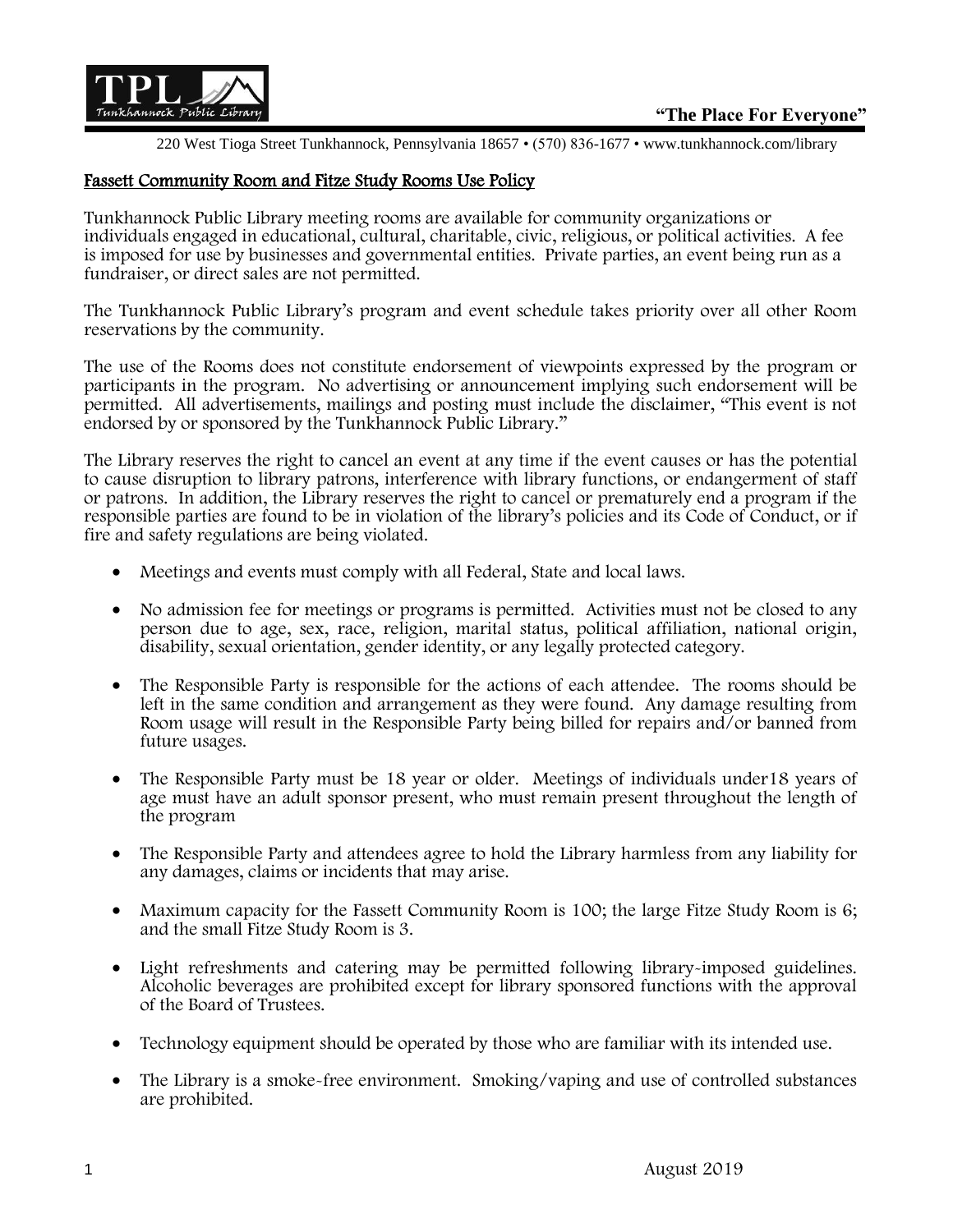

220 West Tioga Street Tunkhannock, Pennsylvania 18657 • (570) 836-1677 • www.tunkhannock.com/library

- Lighted candles or anything with a flame is prohibited.
- Use of the Library's address or email as an official address of an organization is prohibited.
- The Library assumes no responsibility for private property brought onto the premises.

# Fee Schedule

The Library Trustees have implemented a fee schedule to help with the maintenance of the Rooms. Payment of the fee must be made no later than a day prior to the event.

Fassett Community Room and Fitze Large Study Room fees:

- Non-profit organizations/groups: \$25/event
- For-profit organizations/groups: \$25/hour

Fitze Small Study Room fee: no charge since the room is designated for educational purposes (ie: tutoring, testing, proctoring, studying, etc.)

### Reservations

The Rooms are available on a first-come, first-served basis except when Library activities are scheduled to occur therein. The appropriate Room will be assigned by the library staff.

The Fassett Community Room application must be made in advance by submitting an application, which is found on the Library's website, [www.tunkhannocklibrary.org](http://www.tunkhannocklibrary.org/), or at the Library's check-out desk. The accordion dividing wall may be locked into place in order for two groups to use the room at the same time. If the entire room is needed, the group must note their requirement on the application.

The Fitze Study Rooms may be reserved by submitting an application, or by requesting a time slot at the check-out desk. The Fitze Study Rooms may be reserved for an hour during busy times with a three-hour maximum at other times.

Once a completed Fassett Community Room or Fitze Study Room reservation is made, it will need to be confirmed by library staff before the event can be scheduled by the Responsible Party.

### Fassett Community Room use after hours

# Key

If the Library will be closed at the time of the event, the Responsible Party must pick up and sign out the key during business hours, and immediately after the event, lock the doors and return the key by placing it in the drive-up book drop. Should the Responsible Party not lock the main entrance door to the Library or return the key within 24 hours of the conclusion of the event, the group shall not be permitted to use the Fassett Community Room again; the Library shall fine the Responsible Party \$25.00; the Responsible Party shall be personally responsible for any damage done to the building and/or its contents; or the Responsible Party shall be personally responsible for reimbursing the library the cost of changing the door locks.

The Fitze Study Rooms are not available when the library is closed.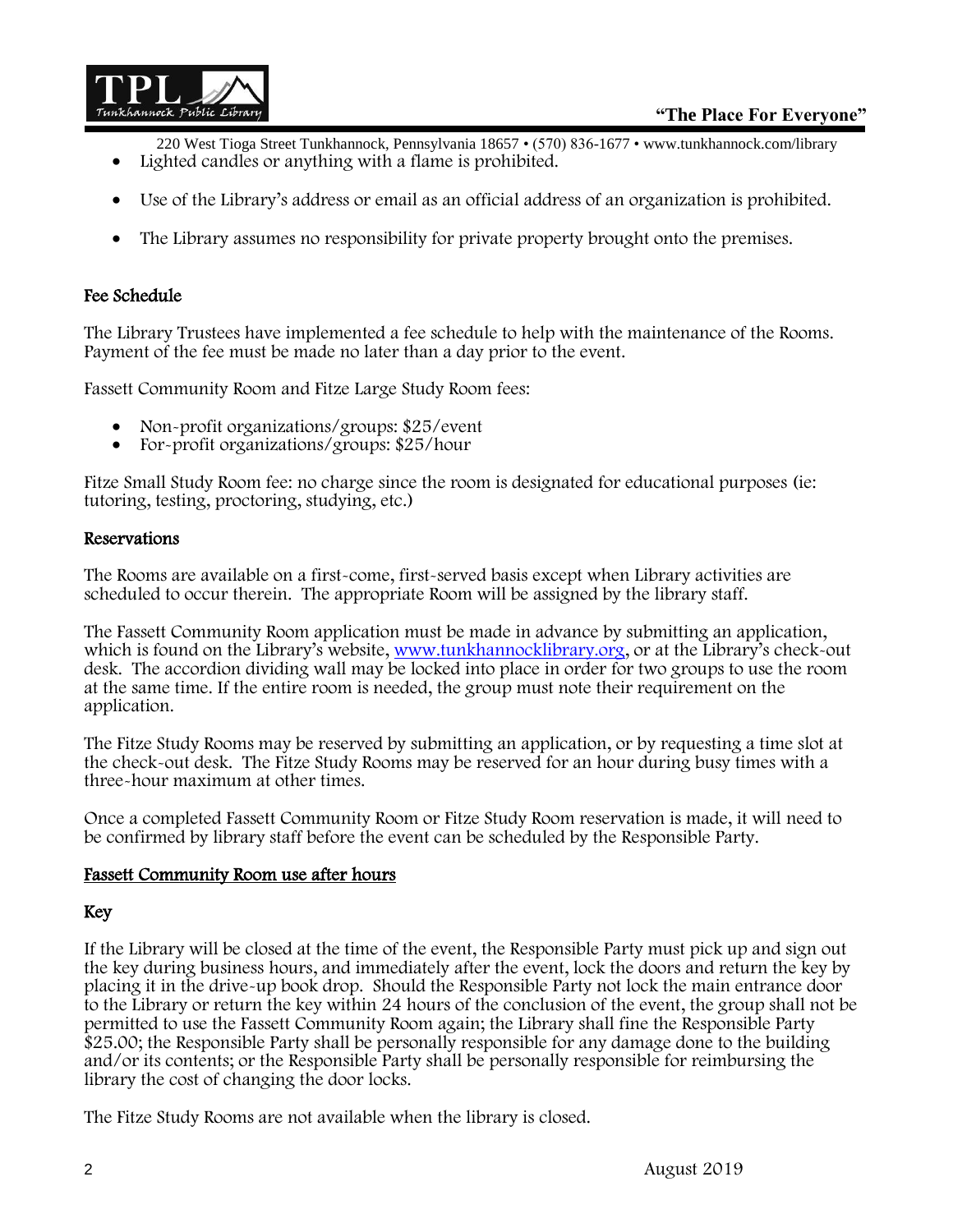

220 West Tioga Street Tunkhannock, Pennsylvania 18657 • (570) 836-1677 • www.tunkhannock.com/library

## Cancellations and closings

In the event of an emergency or inclement weather closing, use of the meeting room(s) is automatically cancelled and any fees will be reimbursed. Staff will contact the group scheduled to use the meeting space as soon as the decision to close is made.

The Library must be given forty-eight hours notice if an organization cancels its event or meeting.

#### Release and Indemnification

I, as the Responsible Party, and, being an agent and/or representative of the group and each of the members of the group, on behalf of the group and each of the members of the group, hereby:

- release the Library, its directors, officers, employees and representatives from any and all claims, losses and liability for any personal injury or property damage or loss related to or arising out of use of the Community Room, including, but without limitation, personal injury or property damage or loss resulting from negligence;
- agree to indemnify and hold harmless the Library, its directors, officers, employees and representatives from any claims whatsoever related to or arising out of use of the Community Room which may be brought; and
- agree to pay all costs and expenses of defending against the same including attorneys' fees.

### Responsibility for damage to Library property

I hereby accept and assume all responsibility and liability, personally, for any damage or loss caused to Library property by any member of the group. I understand that I will be notified and required to pay for any cleaning that is necessary because of spills, or damage to the tables, chairs, walls, or equipment.

Name: The contract of the contract of the contract of the contract of the contract of the contract of the contract of the contract of the contract of the contract of the contract of the contract of the contract of the cont